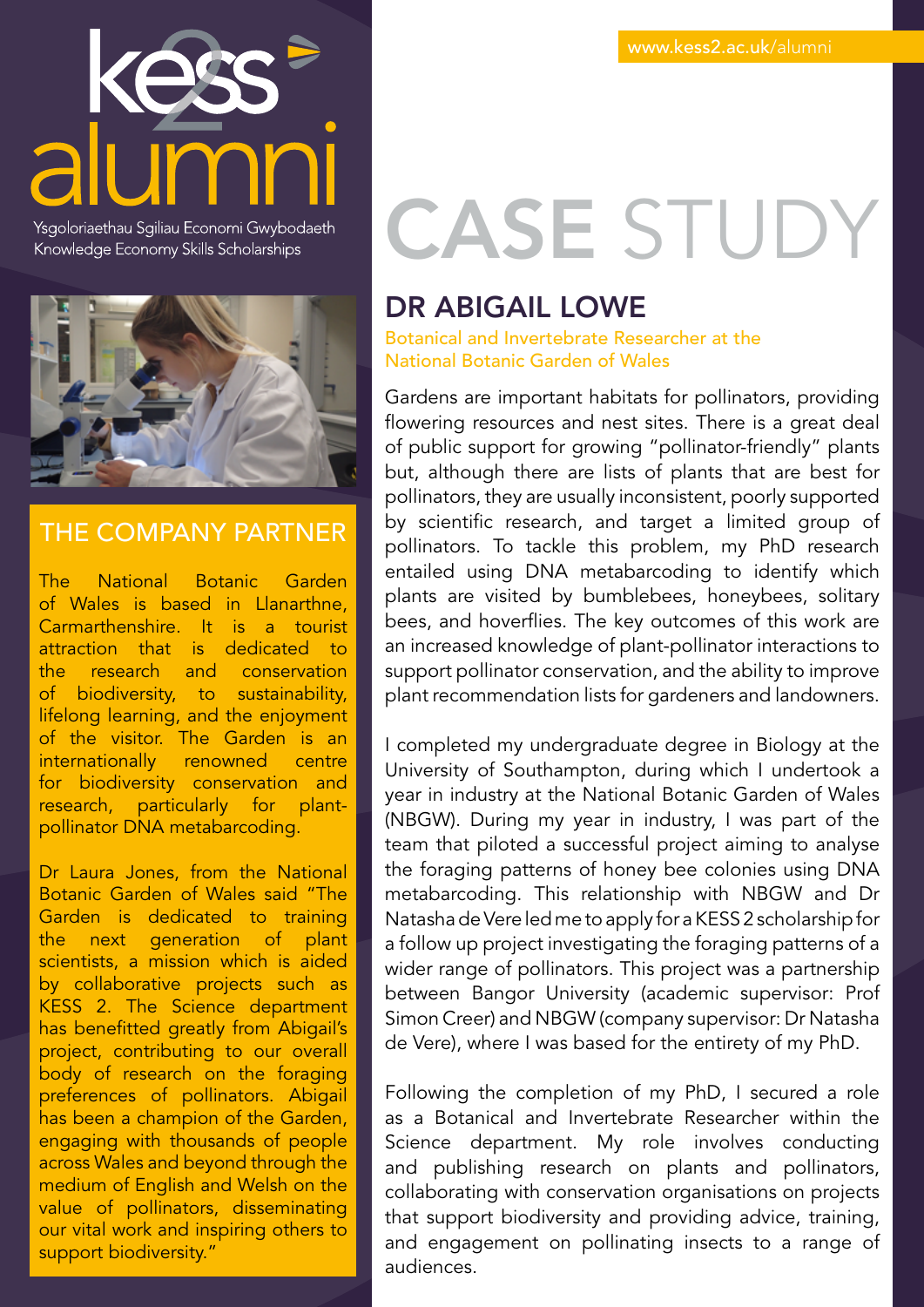#### INDUSTRY COLLABORATION

Being based at the National Botanic Garden of Wales for my KESS 2 project provided a unique PhD experience with many benefits. NBGW is an internationally recognised organisation for plant-pollinator DNA metabarcoding and has been involved as a project partner in a number of KESS 2 projects. During the time of my project, I worked with two other KESS 2 students, Dr Laura Jones and Dr Lucy Witter, who were also undertaking PhD projects in the same research area. Working alongside researchers in the same field has been invaluable in providing support and collaborative opportunities. Equally, working within the Molecular Ecology and Evolution group at Bangor University provided vital molecular and statistical expertise from researchers using the same techniques for a wide range of applications.

Public engagement is at the forefront of the Garden's aims, enabling me to gain a great deal of experience presenting my research to a wide variety of audiences including school children, beekeeping and gardening groups, and scientists at conferences. As well as public talks, I have appeared on BBC's Springwatch, BBC Radio Wales and BBC Radio Cymru to discuss pollinators and my research. I've also disseminated my research to the Garden's Education department for bee-related activities, and led bee walks and related activities internally and externally.

## IMPACT

This KESS 2 funded project has culminated in the publication of two research papers from with researchers from various institutions around the world on a review paper on pollen DNA metabarcoding which is currently in review, and a book chapter on design considerations for on the most appropriate plants for pollinators for their Planting for Pollinators booklet as part of their Bee Friendly Scheme.

a first of its kind label scheme that gives gardeners the confidence to know which plants are good for both pollinators and the environment. Plants displaying the Saving Pollinators logo are proven to support pollinators by DNA research and have been grown in peat-free compost

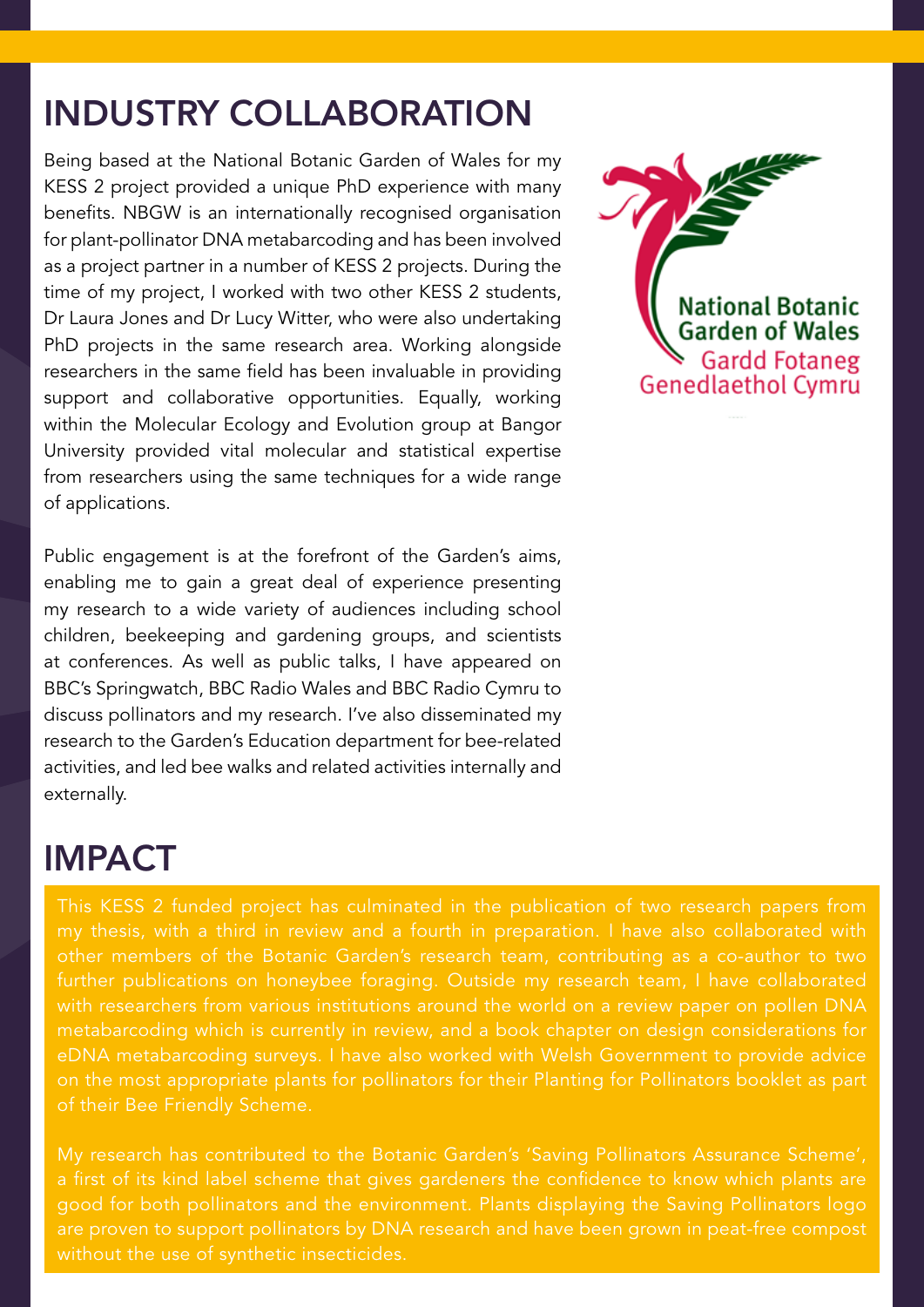# KESS 2 PARTICIPATION HIGHLIGHTS

As part of my KESS 2 scholarship, I was fortunate to attend two international conferences to present my work. I attended the European Congress of Conservation Biology in Jyväskylä, Finland in my first year to present a research poster of my project. In my second year I gave an oral presentation at the International Barcode of Life Conference in Trondheim, Norway. Both of these conferences provided an excellent opportunity to network with ecologists and learn from a wide range of researchers.

Other highlights that have stemmed from my KESS 2 scholarship include meeting notable people such as HRH The Prince of Wales, the Chief Scientific Adviser for Wales (Peter Halligan) and numerous government officials on visits to the Botanic Garden, communicating the importance of pollinators and how my research contributes to their conservation.

KESS 2 allowed me to pursue my research within my home country of Wales and enabled me to continue working with an organisation that has been vital to my career development. The collaborative projects that KESS 2 supports are unique and integrated with high-level skills development, providing an attractive alternative to a traditional academic setting. KESS 2 provided me with a wealth of training opportunities to aid my career development which I am very grateful for. I am confident that I have gained valuable academic research skills alongside those required for a career in biodiversity conservation.



Abigail Lowe communicating her KESS 2 research to HRH The Prince of Wales